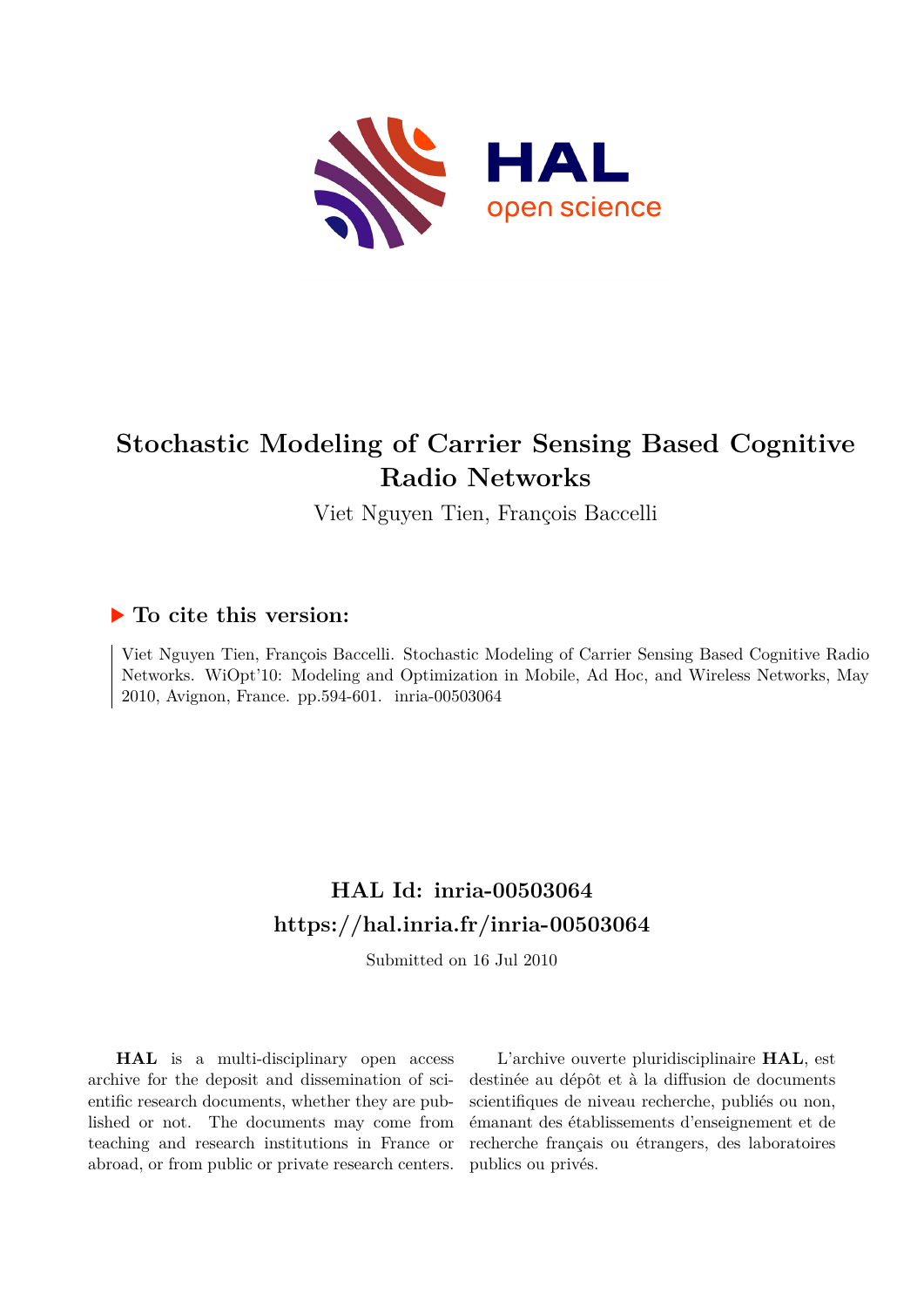# Stochastic Modeling of Carrier Sensing Based Cognitive Radio Networks

Nguyen Tien Viet- François Baccelli INRIA-ENS, Paris

#### Abstract

*In this paper, we propose a comprehensive probabilistic framework which can be used to model and analyze cognitive radio (CR) network using carrier sensing (CS) based multiple access scheme. We then discuss several CR network models as case studies. For each model, analytical results are derived for important performance metrics. This leads to a quantification of the interplay between primary and secondary users in such networks.*

# 1. Introduction

Nowadays, the rapid development of wireless communication is facing a paradox- the 'un-real' bandwidth scarcity. The unlicensed band is becoming too crowded while in the licensed band, measurements [1] show that most of the spectrum is vastly underutilized. This manifests itself through voids in either time, space or spectrum. Dynamic spectrum access aims at exploiting these voids to accommodate extra radio devices (referred to as secondary users) in a network using some licensed band, whose first function is to serve a population of licensed users (referred to as primary users). Cognitive radios [2],[21], or programmable radios are radio devices which are capable to detect and adapt their transmissions to various network environments. These radio devices are those to used by the secondary users. The essential difference between a network featuring both primary and secondary users, also known as cognitive radio (CR) network, and a normal network can be mainly characterized by the interplay between the two classes of users. In a CR network, the primary users selfishly protect their own transmissions while the secondary users must adapt their transmissions to guarantee the privilege of the former as much as possible.

There are many essential questions regarding how we can successfully implement CR: How can we effectively and accurately detect the spectrum voids? These voids are in time, space or frequency. What is the

best mechanism to enforce secondary users to respect the preeminence of primary users? How can we quantify the service to secondary users as well as the preeminence of primary users?... One might also ask about the implementation of CR at physical layer, MAC layer... There is a very rich literature aiming at answering these questions. Spectrum detection is one of the core problems in cognitive radio and is addressed in [8],[15],[16] while the papers [17],[4],[18] aim at solving the network (frequency) selection problem. Some power control schemes are proposed in [13],[14]. In [9],[10],[11],[12] implementations of CR exploiting voids in time and frequency are considered, while [20] aims at exploiting voids in space. Some protocols for CR are also proposed for physical layer as well as MAC layer in [9],[11],[12]. Even if some first models were proposed in [3],[19], it is fair to say that there is a strong need for a comprehensible mathematical framework for the modeling and analysis of such CR networks. The main object of the present paper is a new probabilistic framework based on stochastic geometry [6], [7] for the modeling and analysis of a wide range of MAC protocols within this context.

More specificly, in this paper, we focus on a class of CR MAC protocols exploiting voids in *space* for secondary transmissions and using carrier sensing (CS) to detect spectrum voids. In wireless communication, CS is often used to avoid collisions arising when users which are too close transmit at the same time. In the CR context, CS can be used to avoid collisions arising when a secondary user which is too close to a transmitting primary user transmits at the same time. This protects the primary users. The interplay between the two classes of users in a CR network using a CS based MAC protocol mimics that of priority queues and can be expressed in simple geometric terms as follow: each primary transmitter demands a protection zone. If an other user located in this zone transmits at the same time, a collision occurs. Any user located in this protection zone is hence called a *contender* of this transmitter. In most cases, the union of all primary transmitters protection zones does not cover the whole space. Thus, one can accommodate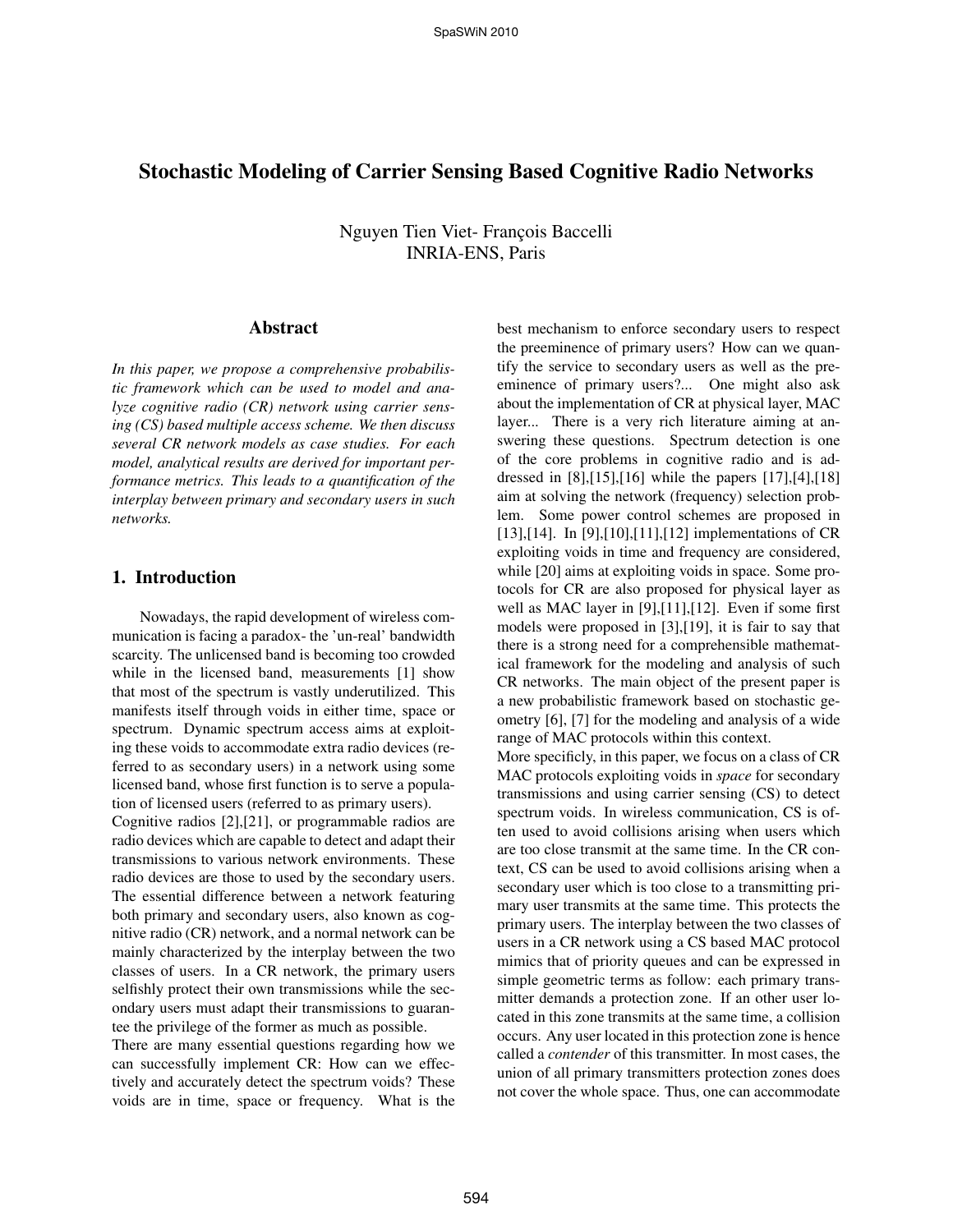secondary users in the remaining space to better utilize the spatial resource.

The method introduced in this paper was first developed in [20] to analyze a CSMA like CR network, which will be referred to as the Cognitive-CSMA. In this type of networks, CS is used not only to protect primary transmissions from secondary interferer but also to control interference within each class. The present paper will bring a broader view upon this approach where the stochastic framework will be extended to cope with more general contexts.

Generally, in CR networks, a secondary user uses CS to guarantee that it does not belong to any primary user protection zone. Given that this condition is satisfied, any MAC protocol can be employed within each class. We will consider here three examples such networks. We will first consider a single primary user network and a broadcast primary users network; then we will revisit the Cognitive-CSMA network considered in [20]. These network models are not only just toy examples: the single primary user model can be used as the basic building block of any CR network; the broadcast primary user one can be used to model CR TV networks or cellular networks whereas the Cognitive-CSMA setting gives us a fully distributed MAC protocol for CR mobile ad hoc networks. The analysis of these networks can give us much insight on the interaction between the two classes of users and help us establish guarantees for primary users.

The potential of this stochastic framework nevertheless does not stop here. One could e.g. consider within this framework CR networks using TDMA to schedule primary transmissions and Aloha to schedule secondary transmissions; one could also use CSMA for primary users and tree based protocols for secondary ones or vice versa, etc. Each of these networks has its own beautiful geometric properties and realistic implications and the fact that we only consider the 3 examples listed above is merely due to space constraints.

The remainder of this paper is structured as follow: In sections 2, 3 and 4 we give the stochastic frameworks and the main results for our three CR network model examples. Section 5 contains our conclusion.

### 2. Single primary user

In this section we consider a CR network model with a single primary user and a population of secondary users. This models a CR network where the primary population is so sparse that the intra-class interference is negligible. The presence of secondary users is nevertheless still causing interference to the primary user due to the pervasive nature of radio communica-

tion. The goal of this section is to quantify this 'secondary to primary' interference and its impact on the performance of the primary user.

In this model, there is only one primary user and the secondary users employ an ALOHA based MAC protocol within their class. Each secondary user independently tosses a coin. If the result is head, then this user will sense the network to see if there is any primary contender. The tagged secondary user transmits only if it sees the network free of primary contender. The bias of these coins is a pre-set parameter of the protocol.

#### 2.1. User Model

This model features a primary user which is a transmitter-receiver pair  $T_0^I$ ,  $R_0^I$  and a population of secondary users (transmitter-receiver pairs)  $\{T_i^{\{I\}}, R_i^{\{I\}}\}$ . By abuse of notation we will use also this notation for the positions of transmitters and receivers. We assume:

- $T_0^I$  is at the center of the plane.
- $|R_0^I| = R$ .
- $\theta_0^I$  is the angular position of  $R_0^I$ .
- The process of transmitters who access to the network is given by ALOHA (the coin is head)  $\Phi^{II}$  =  ${T_i^{II}}$  is assumed to form a realization of a homogeneous Poisson point process (p.p.p.) of intensity λ *II* .
- Each secondary receiver is assumed to be uniformly distributed on a circle of radius *r* centered at its transmitter.
- $R_i^{\text{II}} = T_i^{\text{II}} + rl(\theta_i^{\text{II}})$  where  $\theta_i^{\text{II}}$  is uniformly, identically and independently distributed (i.i.d) in  $[0,2\pi]$ , and  $l(\theta) = (cos(\theta), sin(\theta))$ .
- $F_{0,i}^{I-II}$  ( $F_{i,0}^{II-I}$ ,  $F_{i,j}^{II-II}$ ,  $F_{0,0}^{I-I}$  resp.) is the fading of the channel from  $T_0^I$  to  $R_i^{II}$  ( $T_i^{II}$  to  $R_0^{II}$ ,  $T_i^{II}$  to  $T_j^{II}$ ,  $T_0^I$  to  $R_0^I$  resp.). All the fading variables are assumed to be i.i.d. and to follow the cumulative distribution function (C.D.F)  $G(.) = \mathbb{P}(F \le .)$ . In this paper we assume Rayleigh fading, i.e.  $G(x) = 1 - e^{-\mu x}$ . For more about fading, the reader should refer to [22].

### 2.2. Retain and transmission model

Throughout the paper we will assume a deterministic fading. We can then define the indicator variable that secondary user *i* belongs to the primary user's protection zone as

$$
U_i = \mathbf{1}_{F_{i,0}^{II-I} | T_i^{II} - R_0^I |^{-\alpha} > \rho},
$$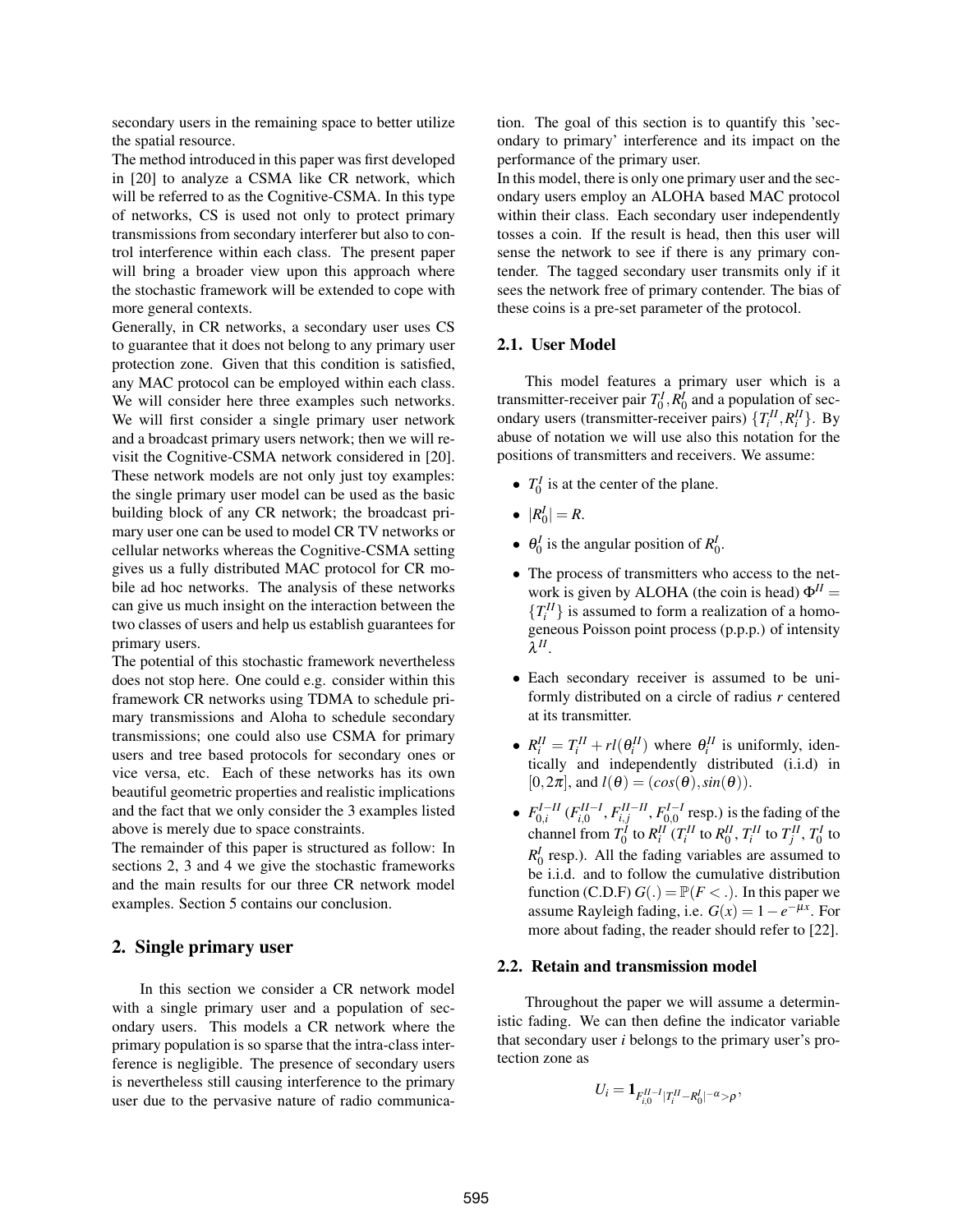where  $\rho$  is a pre-set constant.

Interference is treated as noise and the transmission is successful if the signal to noise and interference ratio (SINR) is larger than a pre-set constant *T*. The SINRs of the primary user and secondary users are defined as:

$$
SINR_0^I = \frac{F_{0,0}^{I-I}/R^{\alpha}}{W(R_0^I) + I_{\Phi_M^H}(R_0^I)}
$$
  
\n
$$
SINR_0^{II} = \frac{F_{i,i}^{II-II}/r^{\alpha}}{W(R_i^{II}) + F_{0,i}^{I-II}/|R_i^{II}|^{\alpha} + I_{\Phi^{II}\setminus T_i^{II}}(R_i^{II})},
$$

where *W* is the thermal noise,  $\Phi_M^H = \{T_j^H \text{ s.t } U_j = 1\}$ and  $I_{\Xi}(x)$  is the Shot-Noise associated with the point process Ξ at point *x*, defined by:

$$
I_{\Xi}(x) = \sum_{X_i \in \Xi} f(|X_i - x|)
$$

with *f* some response function. For more about Shot-Noise processes and Stochastic geometry, the reader should refer to [7].

Particular cases of interest are:

$$
I_{\Phi_{M}^{II}}(R_0^I) = \sum U^j F_{j,0}^{II-I}/|T_j^{II} - R_0^I|^{\alpha}
$$
  

$$
I_{\Phi^{II}\backslash T_i^{II}}(R_i^{II}) = \sum_{j\neq i} U^j F_{j,i}^{II-I}/|T_j^{II} - R_i^{II}|^{\alpha}.
$$

#### 2.3. Performance analysis

In this subsection we investigate several important performance metrics, namely the *medium access probability* (MAP), the *coverage probability* (COP) and the *total throughput* (TT). The MAP is defined as the probability that a user accesses the channel. In this model the primary user always has access to the channel, thus we are only interested in the MAP of a secondary user which is  $\mathbb{P}(U_i = 1)$ . The second metric of interest is the COP. Due to interference, not every transmission attempt is successful. The COP measures this probability of success and is computed as the probability that the SINR of the tagged user is larger than a pre-set constant *T*. The COP nevertheless only measures the network performance at each user; if one is interested in the global network performance, then one should consider the TT. This is defined as the mean number of successful transmissions in the network per time slot. This tells us how fast the network functions at a global scale. For the model discussed here, the above metrics can be

computed as in the following propositions:

Proposition 1 *Conditioned on the positions of transmitters and receivers, the MAP of the ith secondary user is:*

$$
1 - \exp\{-\mu \rho |T_i^H - R_0^I|^\alpha\}.
$$
 (1)

Proposition 2 *Assume Rayleigh fading. Conditioned on the primary receiver position, the COP of the primary user is:*

$$
p_c^I = \mathscr{L}_W(\mu T R^{\alpha}) \exp\{-\lambda^{II} \Psi\},\tag{2}
$$

*with*

$$
\Psi = \int_{\mathbb{R}^2} g(x, R_0^I) \frac{\int_0^{2\pi} (1 - e^{-\mu \rho |x + rI(\theta)|^\alpha}) d\theta}{2\pi} (3)
$$

$$
g(x, y) = 1 - e^{-\mu \rho |x - y|^\alpha} - \frac{|x - y|^\alpha e^{-\mu \rho (TR^\alpha + |x - y|^\alpha)}}{TR^\alpha + |x - y|^\alpha}.
$$
(4)

*Moreover, this COP is independent of R<sup>I</sup> i .*

Proposition 3 *Assume Rayleigh fading. Conditioned on the secondary transmitter position y and the primary receiver position, the COP of that primary user is:*

$$
p_c^H(y, \lambda^H) = \frac{\mathscr{L}_W(\mu Tr^{\alpha})}{2\pi} \int_0^{2\pi} \frac{|y + rl(\theta)|^{\alpha}}{|y + rl(\theta)|^{\alpha} + Tr^{\alpha}}
$$

$$
e^{-\lambda^H \int_{\mathbb{R}^2} \frac{Tr^{\alpha}(1 - e^{-\mu\rho|x - R_0^f|^{\alpha}})}{Tr^{\alpha} + |x - y - ri(\theta)|^{\alpha}} dx} d\theta. \tag{5}
$$

It is easy to see that the total throughput of all the secondary users on the whole plane is infinite, thus we consider only the secondary users in a region*C* which is a disk of radius  $R_{max} \gg \max\{R, r\}$  centered at  $T_0^I$ . The intuition behind this choice of *C* is that, for secondary users outside *C*, the interactions with the primary users is negligible. In fact their MAPs are almost 1 and the interference from the primary user to them is negligible. Thus those secondary users behave as users in a normal ALOHA network.

Proposition 4 *Conditioned on the primary receiver position, the TT of secondary users within C is:*

$$
S^{II}(\lambda^{II}) = \lambda^{II} \int_C p_c^{II}(y, \lambda^{II})(1 - e^{-\mu \rho |y - R_0'|^{\alpha}}) dy.
$$
 (6)

*Moreover, this TT is independent of R<sup>I</sup> i .*

#### 2.4. CR guarantees

In this subsection we discuss the policies that secondary users have to comply with in order to provide some guarantees to the primary user. From (2) we can see that  $p_c^I(\lambda^{II})$  decreases exponentially fast to 0 as  $\lambda^{II}$ goes to  $\infty$ . Thus, for  $1 > L > 0$ , there exists a unique  $\lambda^{up}$  such that  $p_c^I(\lambda^{up}) = L$ . If one wishes to have a stochastic guarantee that the COP of the primary user is at least *L*, then one ought to limit the density of secondary users below  $\lambda^{up}$ . Within this constrain, the secondary users seek to optimize their TT, i.e. maximizing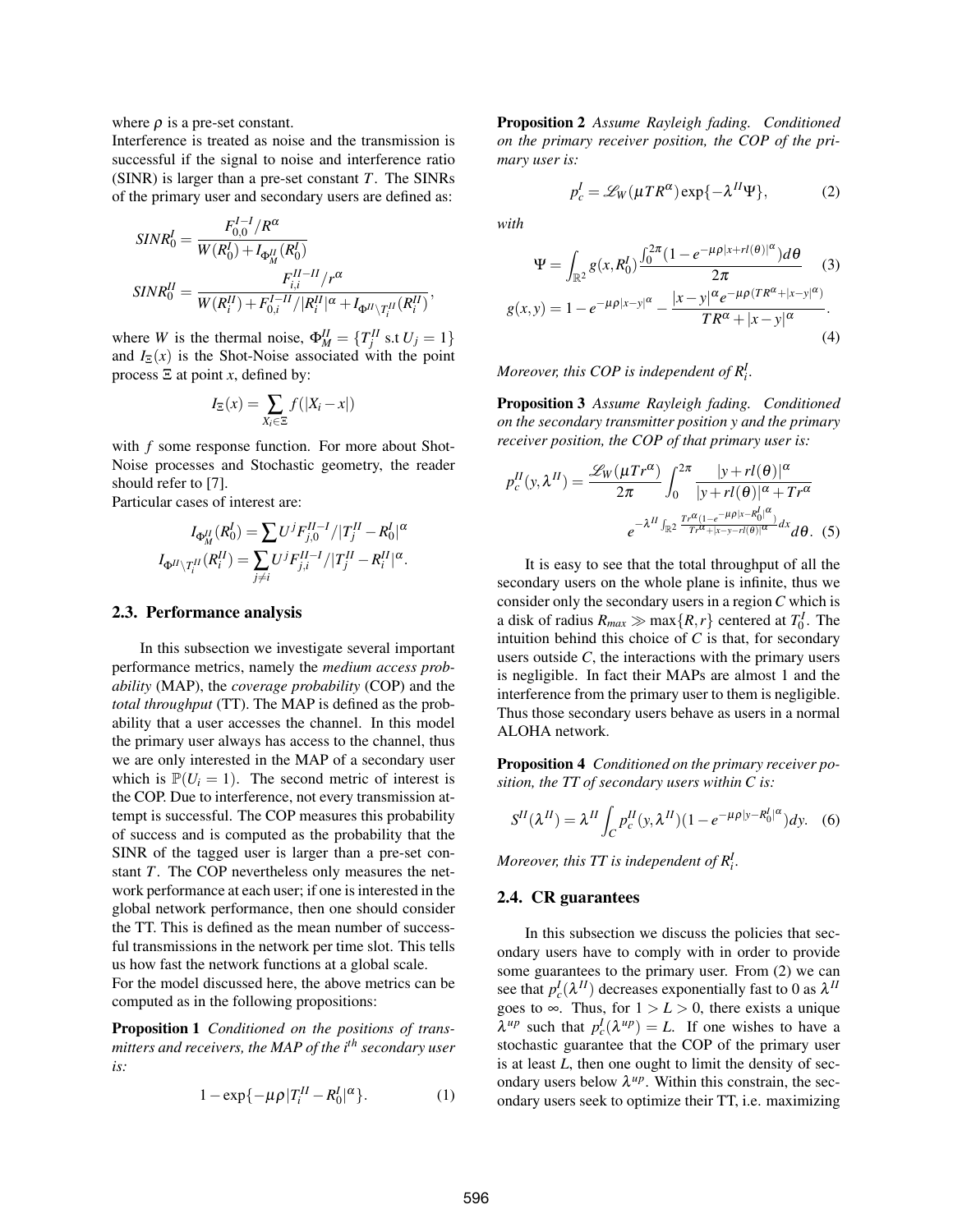$S^{II}(\lambda^{II})$ . Let  $\lambda^{max} = \argmax\{S^{II}(.)\}$ ; the optimal operation point in this context consists in setting secondary intensity equal to  $\lambda^* = \min\{\lambda^{up}, \lambda^{max}\}\$ . This can be done in a distributed way by requiring each secondary user to adjust its ALOHA coin tossing bias such that the intensity of secondary user accessing the network is  $\lambda^*$ .

# 3. Multicast primary user

In this section we investigate a CR network model featuring a multicast primary user, i.e. a primary transmitter with a population of primary receivers, and a population of secondary users. For example, the primary transmitter can be a TV station (in a TV network) or a base station (in a cellular system). As in the above model, the other base stations are assumed to be so far that the inter-cell interference is negligible. Thus, the only factor that has negative impact on the primary user performance is the 'secondary to primary' interference. In this model, each primary receiver requires a protection zone around it and secondary users must use CS to guarantee that they do not belong to any of these protection zones.

#### 3.1. User model

As the previous model, we use the same notation for nodes and position of nodes. We assume:

- The primary transmitter  $T_0^I$  is at the center of the plane.
- The process of primary receivers  $\{R_i^I\}$  forms a realization of a p.p.p. of intensity  $\lambda^{I}$ **1**<sub>*C*</sub>, where *C* is the cell of the base station. In this paper we assume that *C* is a disk of radius *R* centered at  $T_0^I$ .
- The process of secondary transmitters  $\Phi^{II} = \{T_i^{II}\}$ is assumed to form a realization of a p.p.p. of intensity  $\lambda^{II}$ **1**<sub>*C*</sub>. Thus any secondary user outside *C* belongs to other cells and is not considered.
- The secondary receiver  $R_i^{II}$  is assumed to be uniformly distributed on the circle of radius *r* centered at  $T_i^{\text{II}}$ , i.e.  $R_i^{\text{II}} = T_i^{\text{II}} + rl(\theta_i^{\text{II}})$  where  $l(.)$  is defined is the previous section and  $\theta_i^H$  is i.i.d. in [0,2 $\pi$ ].
- $F_{0,i}^{I-I}$  ( $F_{0,i}^{I-I}$ , $F_{i,j}^{II-I}$ , $F_{i,j}^{II-II}$  resp.) is the fading of the channel from  $T_0^I$  ro  $R_i^I$  ( $T_0^I$  to  $R_i^{II}$ ,  $T_i^{II}$  to  $R_j^I$ ,  $T_i^{II}$ to  $R_j^{II}$ ). The fading variables are i.i.d and follow the same C.D.F which is assumed to be  $G(x)$  =  $1-e^{-\mu x}$  (Rayleigh fading).

#### 3.2. Retain and transmission model

In this context, a secondary user is allowed to transmit if it does not cause too much interference to any of the primary receivers. Namely, the retain indicator of the *i th* secondary user is:

$$
U_i=\prod_j\mathbf{1}_{F_{i,j}^{II-I}/|T_i^{II}-R_j^I|}\alpha<\rho
$$

where  $\rho$  is a pre-set constant. As usual, the transmission scheme treats interference as noise and a transmission is successful if the SINR is higher than a threshold *T*. The SINR is defined for primary and secondary receivers as:

$$
\begin{aligned} SINR_i^I &= \frac{F_{0,i}^{I-I}/|R_i^I|^{\alpha}}{W(R_i^I) + I_{\Phi^M}(R_i^I)}\\ SINR_i^{II} &= \frac{F_{i,i}^{II-II}/r^{\alpha}}{W(R_i^{II}) + F_{0,i}^{I-II}/|R_i^{II}|^{\alpha} + I_{\Phi^M \setminus T_i^{II}}(R_i^{II})}. \end{aligned}
$$

In the above formulas,  $\Phi^M = \{T_i^H \text{ s.t. } U_i = 1\}$  is the process of retained secondary transmitters and the Shotnoise interference is defined as:

$$
I_{\Phi^M}(R_i^I) = \sum_j U_j F_{j,i}^{II-I}/|T_j^{II}-R_i^I|^\alpha
$$
  

$$
I_{\Phi^M\setminus T_i^{II}}(R_i^{II}) = \sum_{j\neq i} U_j F_{j,i}^{II-II}/|T_j^{II}-R_i^{II}|^\alpha.
$$

#### 3.3. Performance analysis

In this subsection, the performance metrics of interest are still the MAP, COP and TT, for which definitions are provided in Section 2. We will proceed directly to the main results which quantify these metrics in this context.

Proposition 5 *Conditioned on the position y of a secondary transmitter, the MAP of this secondary user is:*

$$
\exp\{-\lambda^I N(y)\},\tag{7}
$$

*where:*

$$
N(y) = \int_C \exp\{\mu \rho |y - x|^{\alpha}\} dx.
$$
 (8)

Proposition 6 *Conditioned on the position y of a primary receiver, the COP of this receiver is:*

$$
p_c^I(y, \lambda^I, \lambda^{II}) = \mathcal{L}_W(\mu T |y|^\alpha) \exp\{-\lambda^{II}
$$

$$
\int_C g(x, y)e^{-\lambda^I N(x)}dx\}
$$
(9)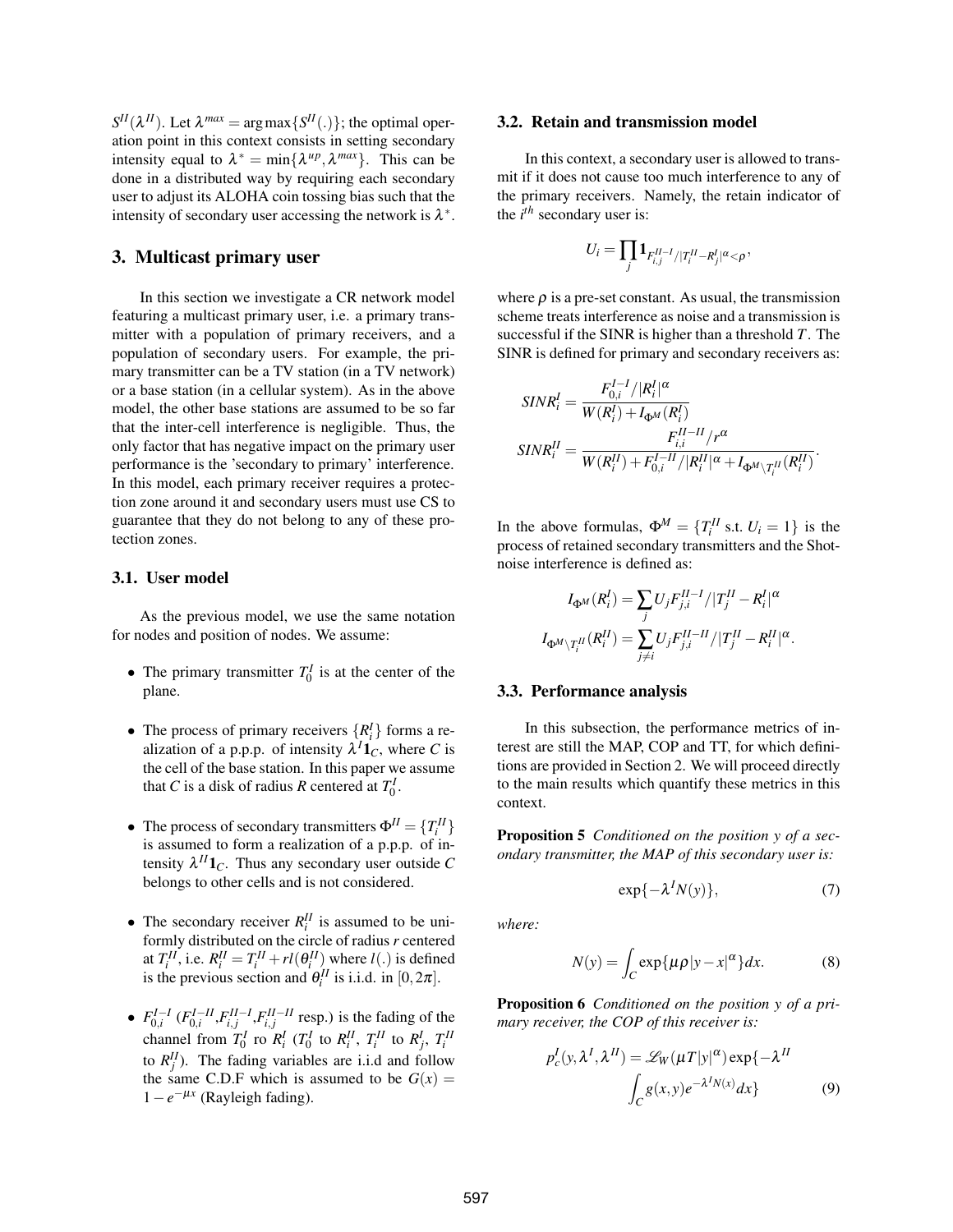Proposition 7 *Conditioned on the position y of a secondary transmitter, the COP for this user is:*

$$
p_c^H(y, \lambda^I, \lambda^II) = \frac{\mathscr{L}_W(\mu \, \mathcal{T}r^{\alpha})}{2\pi} \int_0^{2\pi} \frac{|y + lr(\theta)|^{\alpha}}{Tr^{\alpha} + |y + lr(\theta)|^{\alpha}}
$$

$$
\exp\{-\lambda^{II} \int_C \frac{Tr^{\alpha}}{Tr^{\alpha} + |x - y - Ir(\theta)|^{\alpha}} e^{-\lambda^I N(x)} dx\} d\theta.
$$
(10)

Proposition 8 *The TT is*

$$
S^{I}(\lambda^{I}, \lambda^{II}) = \lambda^{I} \int_{C} p_{c}^{I}(y, \lambda^{I}, l\lambda^{II}), \qquad (11)
$$

*for primary users and*

$$
S^{II}(\lambda^I, \lambda^{II}) = \lambda^{II} \int_C p_c^{II}(y, \lambda^I, \lambda^{II}) e^{-\lambda^I N(y)}, \qquad (12)
$$

*for secondary users.*

#### 3.4. CR guarantees

As in subsection 2.4, we seek for an operation point that complies with performance guarantees for primary users and at the same time maximizes the performance of secondary users. In this model, instead of considering the local COP of each primary receiver, we consider the global performance metric: the spatial throughput. From (11), we can have two important remarks. First, the TT  $S^I(\lambda^I, \lambda^{II})$  of primary users increases almost linearly in the primary receivers intensity  $\lambda^{I}$ . This comes from 2 reasons: increasing  $\lambda^I$  makes the MAPs of secondary users decrease exponentially fast as shown in (7) and thus decreases inter-class interference; increasing  $\lambda^I$  also increases the number of primary receivers and makes the TT increases almost linearly. The second important remark is that  $S^I(\lambda^I, \lambda^II)$  decreases exponentially fast to 0 as  $\lambda^{II}$  goes to  $\infty$ . This means that in spite of the protection zones, inter-class interference from an over-crowded area of secondary users can destroy any primary transmission. Thus, a limitation on the secondary users intensity, which is similar to that in subsection 2.4, ought to be applied to stochastically guarantee an acceptable performance for primary users. More precisely, for  $L > 0$ , there exists a unique  $\lambda^{up}$ such that  $S^I(\lambda^I, \lambda^{up}) = L$ . One wants to guarantee a minimum TT *L* for primary users; thus the secondary users intensity must be limited to be smaller than  $\lambda^{up}$ . Within this constraint, one seeks for an operation point maximizing the spatial throughput  $S^{II}(\lambda^I, \lambda^{II})$ . Let  $\lambda^{max} = \arg \max \{ S^{\textit{II}}(\lambda^{\textit{I}},.) \}$ ; then the optimal operation point is setting the secondary user intensity equal to  $\lambda^* = \min\{\lambda^{up}, \lambda^{max}\}\$ . This optimal operation point can be enforced in an almost distributed way by requiring each secondary user to adjust the ALOHA coin bias similarly to that presented in subsection 2.4. However, this time the scheme is only 'almost' distributed since for the tuning of the coin bias, each secondary user has to know the 'global' parameter  $\lambda^I$ .

# 4. Cognitive-CSMA

In this section, we consider a CR network with many primary transmitters. This type of CR network is more complex than the networks investigated above in the sense that a primary user has to suffer from both inter-class and intra-class interference. Thus, in addition to the CS process used by secondary users to limit inter-class interference, a CSMA protocol is applied within each class to limit intra-class interference. The resulting protocol is called Cognitive-CSMA. In this CSMA protocol, CS is used to detect contenders, i.e. users who are too close, and a back off timer mechanism is used to guarantee that no two contenders can transmit at the same time. The detail of the back-off timer will be discussed later in the network model.

#### 4.1. User model

In this network model, instead of considering a network with users distributed on a restricted area, we consider a large network with users distributed on the whole plane. The network features a process of primary users and a process of secondary users. Each user is a transmitter-receiver pair as follow:

- The process of primary transmitters  $\Phi^I = \{T_i^I\}$ forms a realization of a homogeneous p.p.p. of intensity  $\lambda^I$  .
- The process of primary transmitters:  $\Phi^{II} = \{T_i^{II}\}$ forms a realization of a homogeneous p.p.p. of intensity  $\lambda$ <sup>*II*</sup>.
- The receivers are assumed to be uniformly distributed on a circle of radius *r* centered at its receivers:

$$
R_i^I = T_i^I + rl(\theta_i^I)
$$
  

$$
R_i^{II} = T_i^I + rl(\theta_i^{II})
$$

- The back-off timers are  $t_i^I$  and  $t_i^{II}$  for primary and secondary users resp.
- $F_{i,j}^{I-I}$   $(F_{i,j}^{I-II}, F_{i,j}^{II-I}, F_{i,j}^{II-II}, F_{i,j}^{I-I}$  resp.) are fadings of the channel from  $T_i^I$  to  $R_j^I$  ( $T_i^I$  to  $R_j^I$ , $T_i^{II}$  to  $R_j^I$ , $T_i^{II}$ to  $R_j$ <sup>II</sup> resp.). These fading variables are i.i.d and follow the C.D.F  $G(x) = 1 - \exp\{-\mu x\}$  (Rayleigh fading).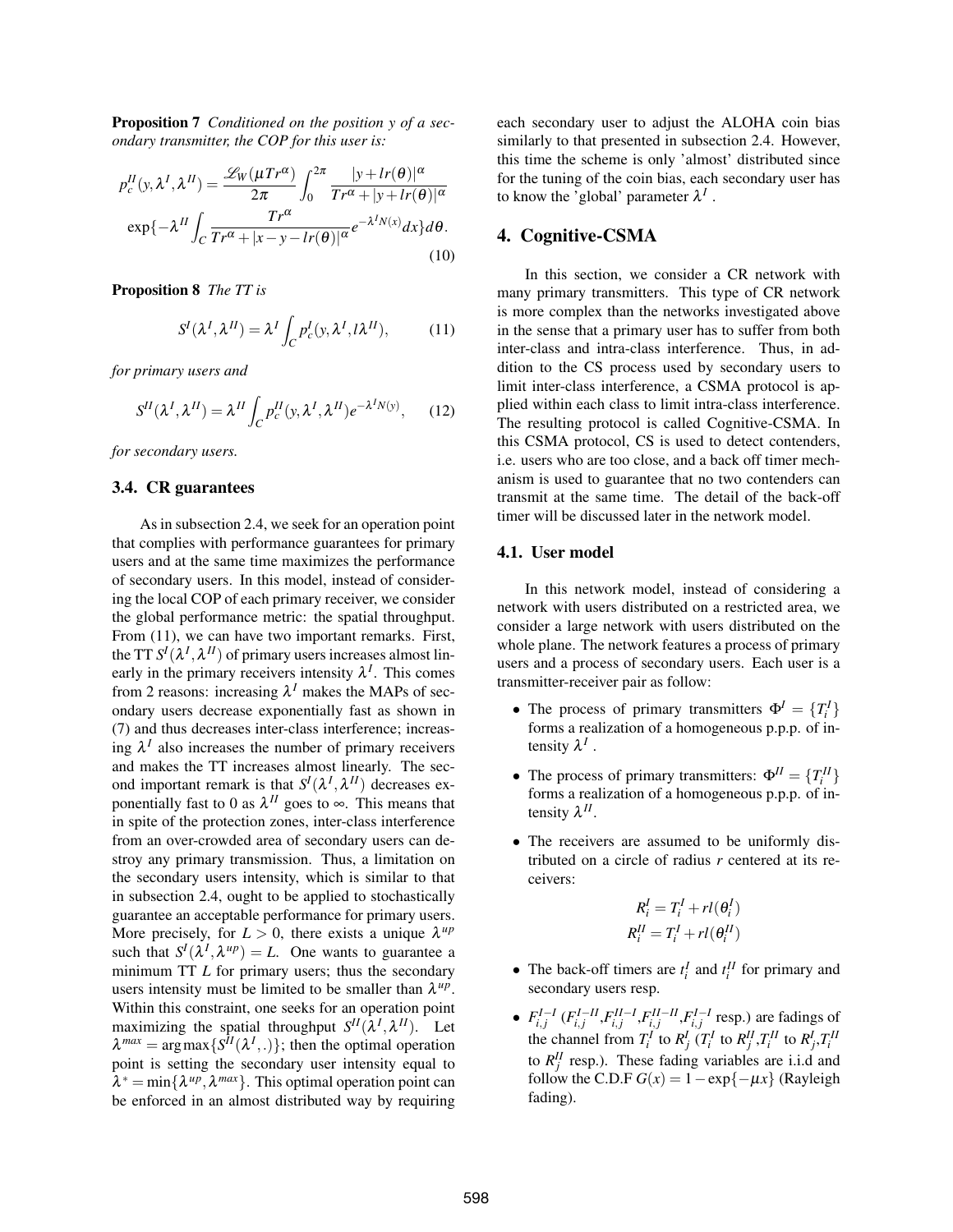#### 4.2. Retain and transmission model

The details of the back-off timer mechanism are as follows: A primary user is retained if it has the smallest timer among its primary contenders. A secondary user is retained if it has no primary contender and it has the smallest timer among its secondary contenders. These conditions can be implemented by a 2 stage sensing method: A primary and a secondary sensing phase are included in each time slot. During the primary sensing phase, a primary user starts sensing the network and informs other users about its presence when its timer expires; a secondary user constantly senses the network and is refrained if it senses any primary contender. During the secondary sensing phase, a secondary user starts sensing the network and informs other users about its presence when its timer expires. Thus a primary user with the smallest timer among its contender will sense the network first and is retained; any contender sensing the network after him will see him and refrains from transmitting. A secondary user with no primary contender and the smallest timer among its secondary contenders will sense the network first in the secondary sensing phase and is retained; any secondary contender sensing the network after him will see him and refrains from transmitting.

Let

$$
\mathcal{N}_{I,i}^I = \{ j \text{ s.t. } j \neq i \text{ and } F_{i,j}^{I-I} > \rho |T_j^I - R_i^I|^\alpha \}
$$
 (13)

$$
\mathcal{N}_{II,i}^I = \{ j \text{ s.t. } F_{i,j}^{I-II} > \rho | T_j^I - R_i^{II} |^{\alpha} \}
$$
(14)

$$
\mathcal{N}_{II,i}^{II} = \{ j \text{ s.t. } j \neq i \text{ and } F_{i,j}^{II-II} > \rho | T_j^{II} - R_i^{II} |^{\alpha} \},\tag{15}
$$

be the set of primary contenders of the *i th* primary user, the set of primary contenders of the *i th* secondary user, the set of secondary contenders of the *i th* secondary user, resp. The retain condition can be encoded as follow:

$$
U_i^I = \mathbf{1}_{t_i^I < t_j^I \forall j \in \mathcal{N}_{I,i}^I} \tag{16}
$$

$$
U_i^{II} = \mathbf{1}_{\mathcal{N}_{II,i}^I = \mathbf{0}} \mathbf{1}_{t_i^{II} < t_j^{II} \forall j \in \mathcal{N}_{II,i}^I}.\tag{17}
$$

As in the previous models, we treat interference as noise so that a transmission is successful if the SINR is higher than the threshold *T*. Using the Shot-noise interference notation we can write SINR for primary and secondary users as:

$$
\begin{aligned} SINR_i^I&=\frac{F_{i,i}^{I-I}/r^{\alpha}}{W(R_i^I)+I_{\Phi_M^I\backslash T_i^I}(R_i^I)+I_{\Phi_M^H}(R_i^I)}\\ SINR_i^{II}&=\frac{F_{i,i}^{II-II}/r^{\alpha}}{W(R_i^{II})+I_{\Phi_M^I}(R_i^{II})+I_{\Phi_M^H\backslash T_i^H}(R_i^{II})}.\end{aligned}
$$

As above, *W* is thermal noise. The Shot-noise interference can be defined as follow:

$$
\begin{split} I_{\Phi_M^I \backslash T_i^I}(R_i^I) &= \sum_{j \neq i} U_i^I F_{j,i}^{I-I} / |T_j^I - R_i^I|^\alpha \\ I_{\Phi_M^{II}}(R_i^I) &= \sum_{j} U_j^{II} F_{j,i}^{II-I} / |T_j^{II} - R_i^I|^\alpha \\ I_{\Phi_M^{II} \backslash T_i^{II}}(R_i^{II}) &= \sum_{j \neq i} U_i^{II} F_{j,i}^{II-II} / |T_j^{II} - R_i^{II}|^\alpha \\ I_{\Phi_M^I}(R_i^{II}) &= \sum_{j} U_j^I F_{j,i}^{I-II} / |T_j^I - R_i^{II}|^\alpha. \end{split}
$$

#### 4.3. Performance analysis

For this CR network, the local performance metrics are again the MAP and the COP. However, for the global performance metric, instead of TT we consider the *spatial density of throughput* (SDT) since the former is infinite in this context as we will see latter. The SDT is defined as the average number of successful transmissions in the network per time slot per unit of surface. Let us first begin with the MAP.

Unlike the previous models, even the primary users have to contend with each other, thus we have to determine the MAP for both primary and secondary users:

Proposition 9 *For Cognitive-CSMA the MAPs of typical primary and secondary users are:*

$$
p_I(\lambda, \boldsymbol{p}) = \frac{1 - e^{-\lambda^I \overline{N}_0^t}}{\lambda^I \overline{N}_0^t}
$$
(18)

$$
p_{II}(\lambda, \boldsymbol{p}) = \frac{1 - e^{-\lambda^{II} \overline{N}_0^t}}{\lambda^{II} \overline{N}_0^t} e^{-\lambda^I \overline{N}_0^t}.
$$
 (19)

*with*

$$
\overline{N}'_0 = \int_{\mathbb{R}^2} \left( 1 - \left( \frac{\int_0^{2\pi} G(\rho | x - r l(\theta) |^{\alpha}) d\theta}{2\pi} \right)^2 \right) dx.
$$
\n(20)

For the COP we have to change a little bit the analysis method. By introducing the virtual timer:

$$
\tau_i^I = \frac{\lambda^I}{\lambda^I + \lambda^{II}} t_i^I \qquad \tau_i^{II} = \frac{\lambda^I}{\lambda^I + \lambda^{II}} + \frac{\lambda^{II}}{\lambda^I + \lambda^{II}} t_i^{II},
$$

the CR network model considered here is converted to the model of a CSMA network considered in [6] with user intensity  $\lambda^I + \lambda^H$  and the primary users play the role of the users having a timer smaller than  $\frac{\lambda^l}{\lambda^l}$  $\frac{\lambda^i}{\lambda^I + \lambda I^I}$ . Since we now consider this as a network with only one class of users, we will use uniformly the notation  $T_i$  and  $R_i$  for transmitter and receiver positions. Let  $\lambda = \lambda^I + \lambda^{II}$ , we then obtain the following results: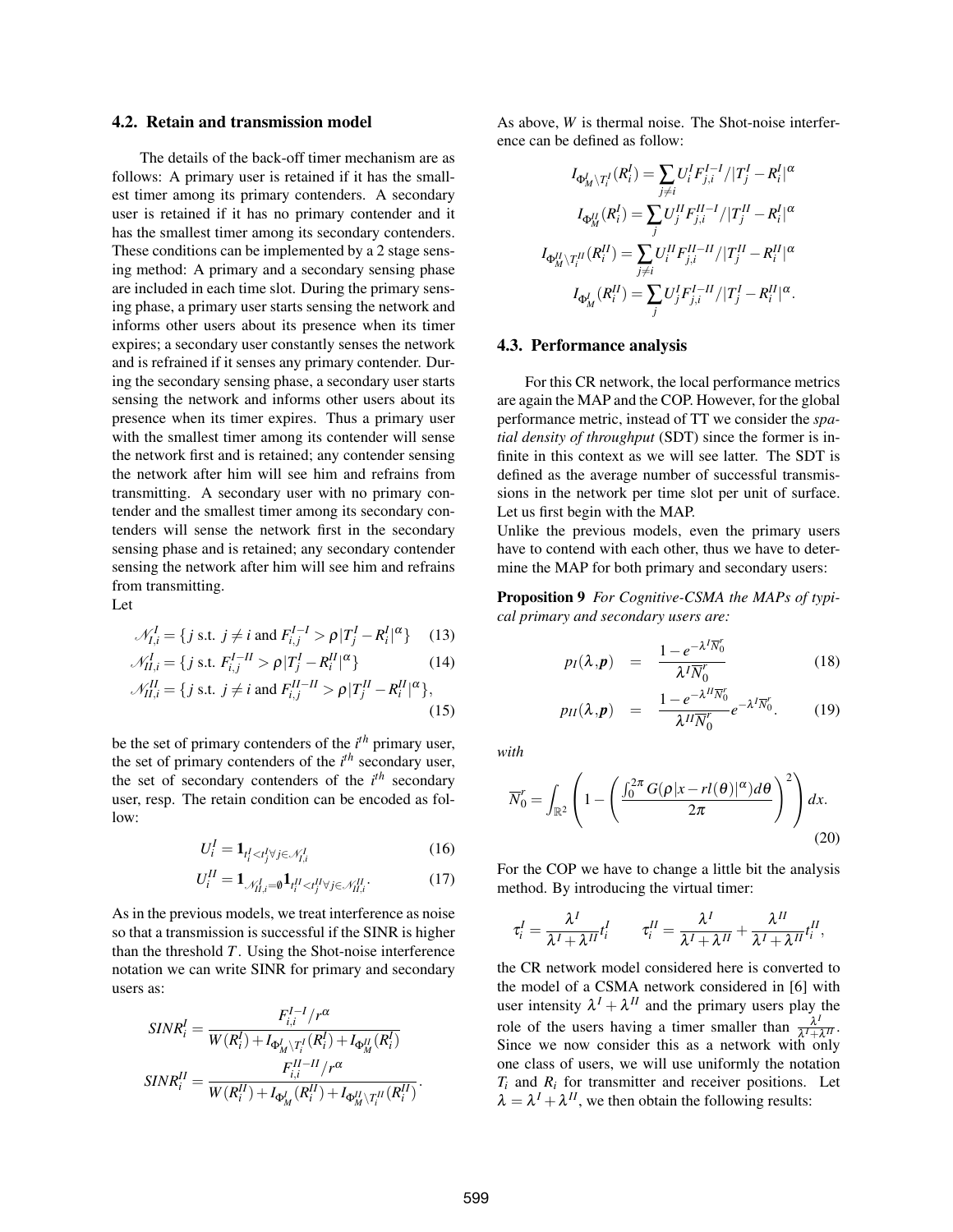Proposition 10 *Assume Rayleigh fading. Conditionally on the fact that the network has 2 users i and j such that*  $R_i - T_i = x$ , and the fact that user *i* is retained by *the Cognitive-CSMA/RTS-CTS protocol and conditionally on* θ*<sup>i</sup> , the probability that the protocol also retains j is*

$$
g(x, \lambda, \theta_i) = \int_0^{2\pi} \frac{1}{\lambda(c(x, \theta_i, \theta) - \overline{N'_0})} \left( \frac{1 - e^{-\lambda \overline{N'_0}}}{\lambda \overline{N'_0}} - \frac{1 - e^{-\lambda c(x, \theta_i, \theta)}}{\lambda c(x, \theta_i, \theta)} \right) k(x, \theta_i, \theta) \pi \left( \frac{1 - e^{-\lambda \overline{N'_0}}}{\lambda \overline{N'_0}} - (1 - k(x, \theta_i, \theta)) \left( \frac{1 - e^{-\lambda \overline{N'_0}}}{(\lambda \overline{N'_0})^2} - \frac{e^{-\lambda \overline{N'_0}}}{\lambda \overline{N'_0}} - \right) \right) d\theta,
$$
\n(21)

*where:*

$$
c(x, \theta_i, \theta) =
$$
  
\n
$$
2\overline{N}_0' - \int_{\mathbb{R}^2} \frac{\int_0^{2\pi} (1 - k(z, \theta', \theta_i))(1 - k(z - x, \theta', \theta))d\theta'}{2\pi} dz
$$
  
\n
$$
k(x, \theta_i, \theta) = (1 - e^{-\gamma \rho |x|^{\alpha}})(1 - e^{-\gamma \rho |x - rI(\theta_i) - rI(\theta)|^{\alpha}}).
$$
  
\n(23)

Proposition 11 *Assume Rayleigh fading. Condition-* $\alpha$  ally on  $\theta_0$ , when approximating the process of re*tained transmitters viewed by*  $r_0$ *, the receiver of*  $T_0$ *, by an inhomogeneous Poisson p.p. of intensity measure*  $\lambda g(x, \lambda, \theta_0) dx$  and with marks as indicated above, the *COP of T*<sup>0</sup> *is:*

$$
q_c(\lambda, \theta_0) = P(SINR_0 > T) = \mathscr{L}_W(\gamma TR^{\alpha})
$$
  

$$
e^{-\lambda \int_{\mathbb{R}^2} \left(1 - \frac{|x|^{\alpha} (1 - e^{-\gamma \rho (Tr^{\alpha} + |x|^{\alpha})})}{(Tr^{\alpha} + |x|^{\alpha})(1 - e^{-\gamma \rho |x|^{\alpha}})}\right) g(x, \theta_0) dx}.
$$
 (24)

*Moreover*  $q_c^r(\lambda, \theta_0)$  does not depend on  $\theta_0$ .

Proposition 12 *The SDT of primary and secondary users are:*

$$
S^{I}(\lambda^{I}, \lambda^{II}) = \lambda^{I} p_{I}(\lambda, p) q_{c}(\lambda)
$$
 (25)

$$
S^{II}(\lambda^I, \lambda^{II}) = \lambda^{II} p_{II}(\lambda, p) q_c(\lambda). \qquad (26)
$$

*Recall that*  $\lambda = \lambda^I + \lambda^{II}$ *.* 

#### 4.4. CR guarantees

The CR guarantee for Cognitive-CSMA consists in guaranteeing a minimum SDT *S* for primary users. Note that once the primary users intensity is fixed, this is equal to a stochastic guarantee that the COP of a typical primary user is at least  $S/\lambda^I$ . First, by taking derivative of the exponent in the right hand side of (24) with respect to  $\lambda$ , we have that  $q_c(\lambda)$  is decreasing in  $\lambda$ . Second, since

$$
\lim_{\lambda \to \infty} q(\lambda) = q = \qquad (27)
$$
\n
$$
\exp\left(\int_{\mathbb{R}^2} \int_0^{2\pi} \frac{k(x, \theta_i, \theta)}{\pi c(x, \theta_i, \theta)(1 + \frac{|x|^{\alpha}}{TR^{\alpha}})} d\theta dx\right),
$$

there however exists an intrinsic limit on the degradation of the COP of primary users due to inter-class interference, regardless of the intensity of the secondary users. Thus, if  $S/\lambda^I < q$ , then there should be no constraint on the intensity of secondary users. If  $S/\lambda^I > q$ , then the intensity of secondary users must be smaller than  $\lambda^{up}$  where  $\lambda^{up}$  is the unique value such that  $q_c(\lambda^I + \lambda^{up}) = S/\lambda^I$ .

Keeping these constraints in mind, we seek for an operation point that maximizes the SDT of secondary users. For the case  $S/\lambda^I < q$ , this operation point consists in setting the intensity of secondary users equal to  $\lambda^{max}$ , where  $\lambda^{max} = \arg \max \{ S^I(\lambda^I,.) \}$ . For the case  $S/\lambda^I$ *q*, this operation point consists in setting the intensity of secondary users equal to  $\lambda^* = \min\{\lambda^{max}, \lambda^{up}\}.$ This optimal operation point can be implemented by the same scheme as in subsection 2.4.

#### 5. Conclusion

The present paper provides a comprehensive probabilistic framework based on stochastic geometry for modeling CR networks. Using this framework, we can derive analytical results for several CR networks which use carrier sensing as a mean to protect the transmissions of primary users. Based on analytical results we can tune these networks to allow secondary users to efficiently exploit unused spectrum while still complying with the predefined requirements on the acceptable impact on primary users.

#### References

- [1] FCC Spectrum Policy Task Force, "Report of the spectrum efficiency working group", FCC, Tech. Rep., 2002.
- [2] S. Haykin, "Cognitive Radio: Brain-Empowered Wireless Communications", *IEEE Journal on Selected Areas in Communications*, 2005.
- [3] L. Le, P. Mitran and C. Rosenberg "Queue-Aware Subchannel and Power Allocation for Downlink OFDM-Based Cognitive Radio Networks", *IEEE WCNC 2009*, Budapest, April 2009.
- [4] P. Mitran, L. Le, C. Rosenberg and A. Girard, "Resource Allocation for Downlink Spectrum Sharing in Cognitive Radio Networks", *IEEE Vehicular Technology Conference (VTC)*, Calgary, Canada, Sept. 2008.
- [5] H. Nguyen, F. Baccelli and D. Kofman, "A stochastic geometry analysis of dense IEEE 802.11 networks." *In Proceedings of IEEE Infocom* 2007, pp. 1199–1207.